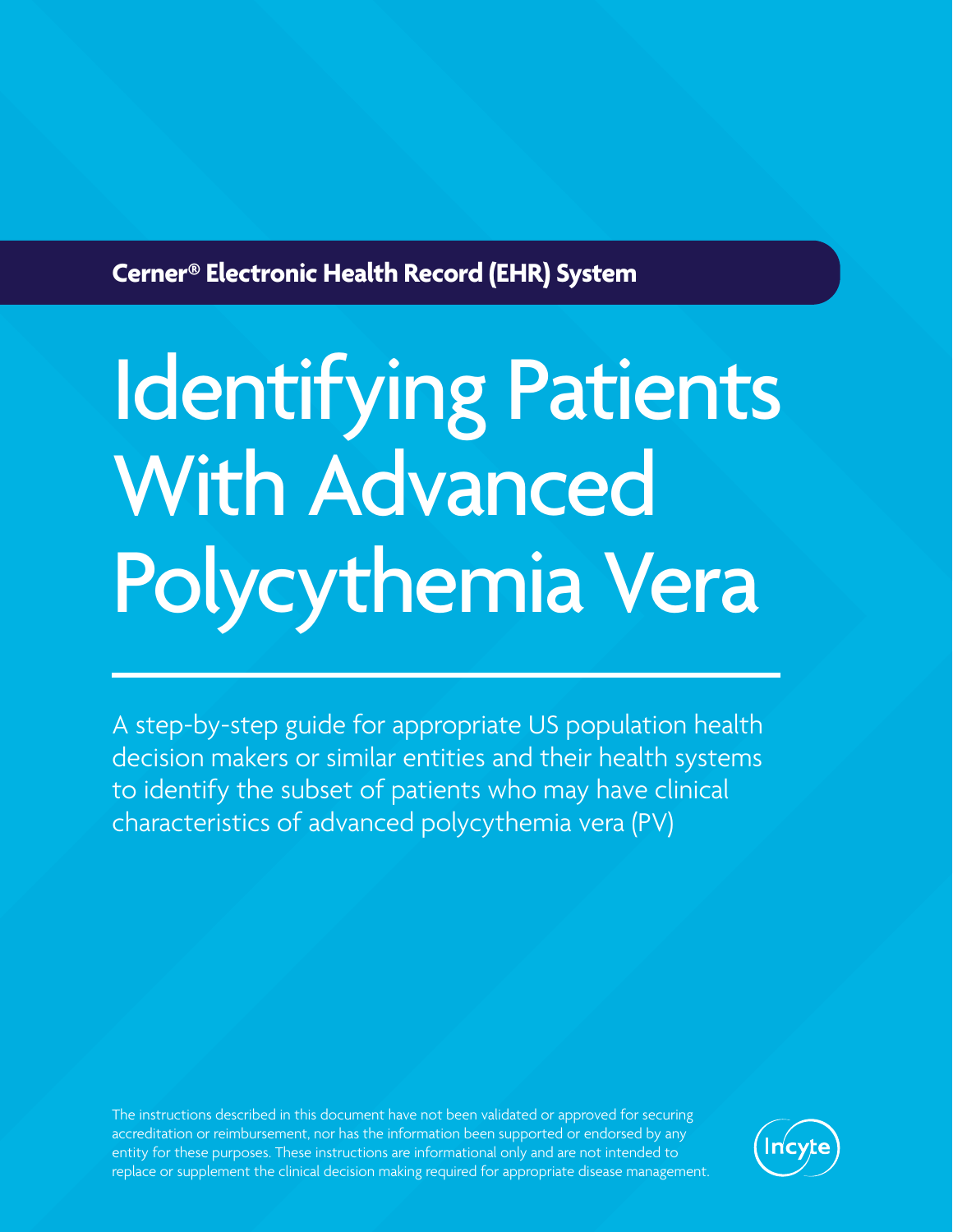## **Overview, Considerations, and Inclusion Criteria**

This document is intended to provide US population health decision makers or similar entities and their health systems with step-by-step instructions to create a patient list identifying patients who may have clinical characteristics of advanced PV.

These instructions are specific to Incyte and to the Cerner EHR system and are not appropriate for other conditions, treatments, or therapeutic areas, or for other EHR systems.

The process outlined below is variable, and not all steps will apply to every health system. Any steps or settings below that are not part of a health system's standard process should be excluded or modified accordingly. Any questions should be directed to the appropriate service provider. The practice is solely responsible for the implementation, testing, monitoring, and ongoing operation of any EHR tools.



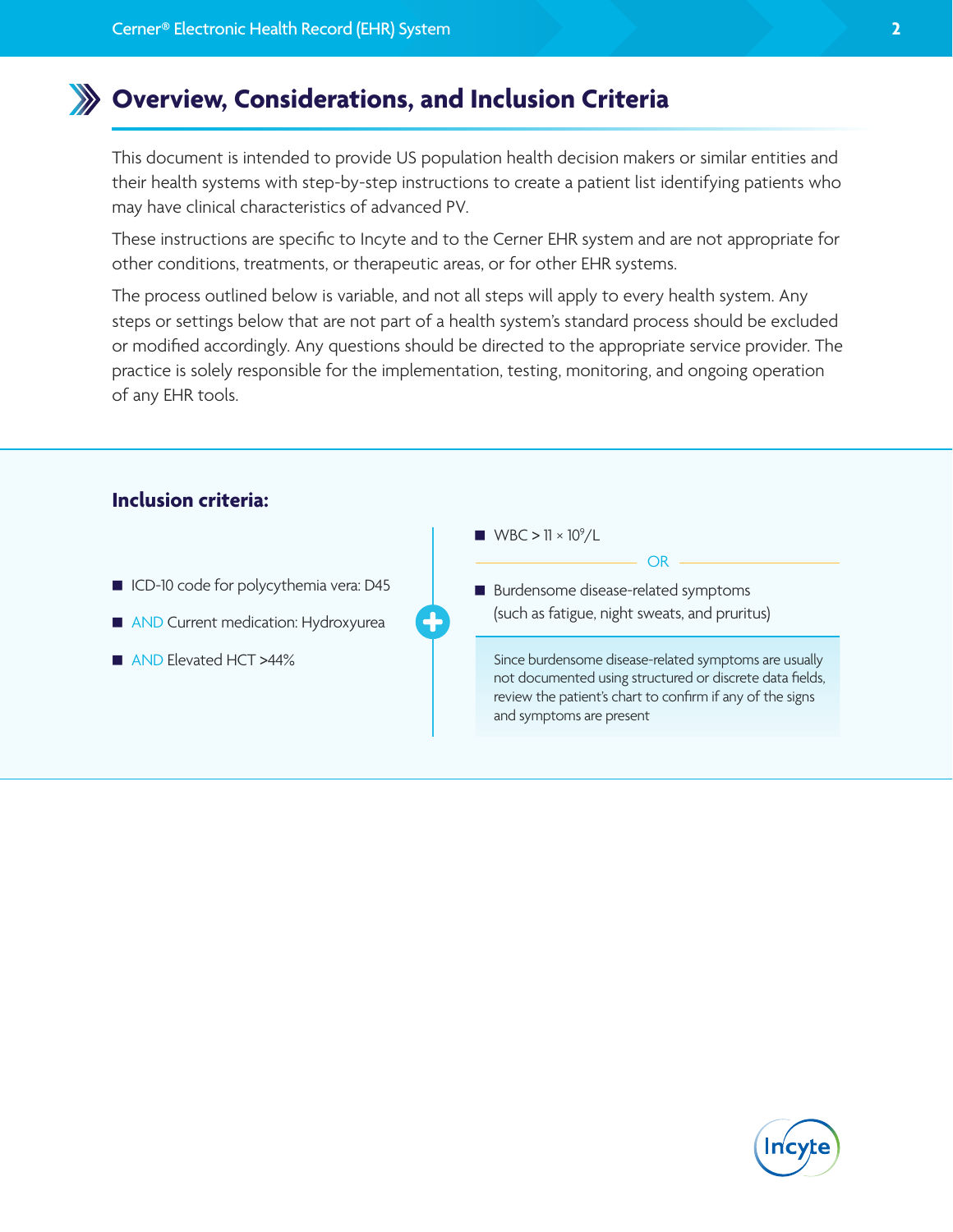## **Cerner**

**2**

**3**

**4**

**5**

**6**

**8**

Cerner's Discern Analytics allows for the identification of patients using multiple variables. Consult your organization if additional user rights are required to access this functionality.



- Select File > New > Query, or select the desired domain by double-clicking it
- The query wizard will display available categories
- In the Qualifications window:
	- **a.** Select the **Diagnosis Code** Filter and click Modify Filter List (depending on the setup of the EHR, consider Encounter-Diagnosis > Diagnosis Code)
		- Type **D45** in the search box and select the ICD-10 code. Click Include
	- **b.** Select the **Orders** Filter and click Modify Filter List (depending on the setup of the EHR, consider Encounter Orders > Orderable Description or Orders Synonym ID)
		- Enter and select **hydroxyurea**. Click Include
	- **c.** Select the **Clinical Event Results** Filter and click Modify Filter List
		- Enter and select **HCT** (or hematocrit, depending on the available options). Set the Filter modifier to indicate results **> 44%.** Click Include
	- **d.** Select the **Clinical Event Results** Filter and click Modify Filter List
		- Enter and select **WBC** (or white blood cell, depending on the available options). Set the Filter modifier to indicate results **> 11 × 109 /L.** Click Include

Set the operator logic to:

- ICD-10 code polycythemia vera: **D45**
- AND Current Medication: **Hydroxyurea**
- AND Elevated **HCT > 44%**

■ WBC  $> 11 \times 10^{9}$ /L

 **Burdensome disease-related symptoms** (such as fatigue, night sweats, and pruritus)

Since burdensome disease-related symptoms are usually not documented using structured or discrete data fields, review the patient's chart to confirm if any of the signs and symptoms are present

OR

**7** Select all the desired columns to include in the report by clicking the right arrow or dragging the selected folders to the Columns window

- Set the general criteria for the report (name, version, time-out range, etc) and save the query
- **9** Click Query > Query review or Run Query in Viewer in the Query tab to run the query
- **10** The results will display. The results may be further manipulated if desired